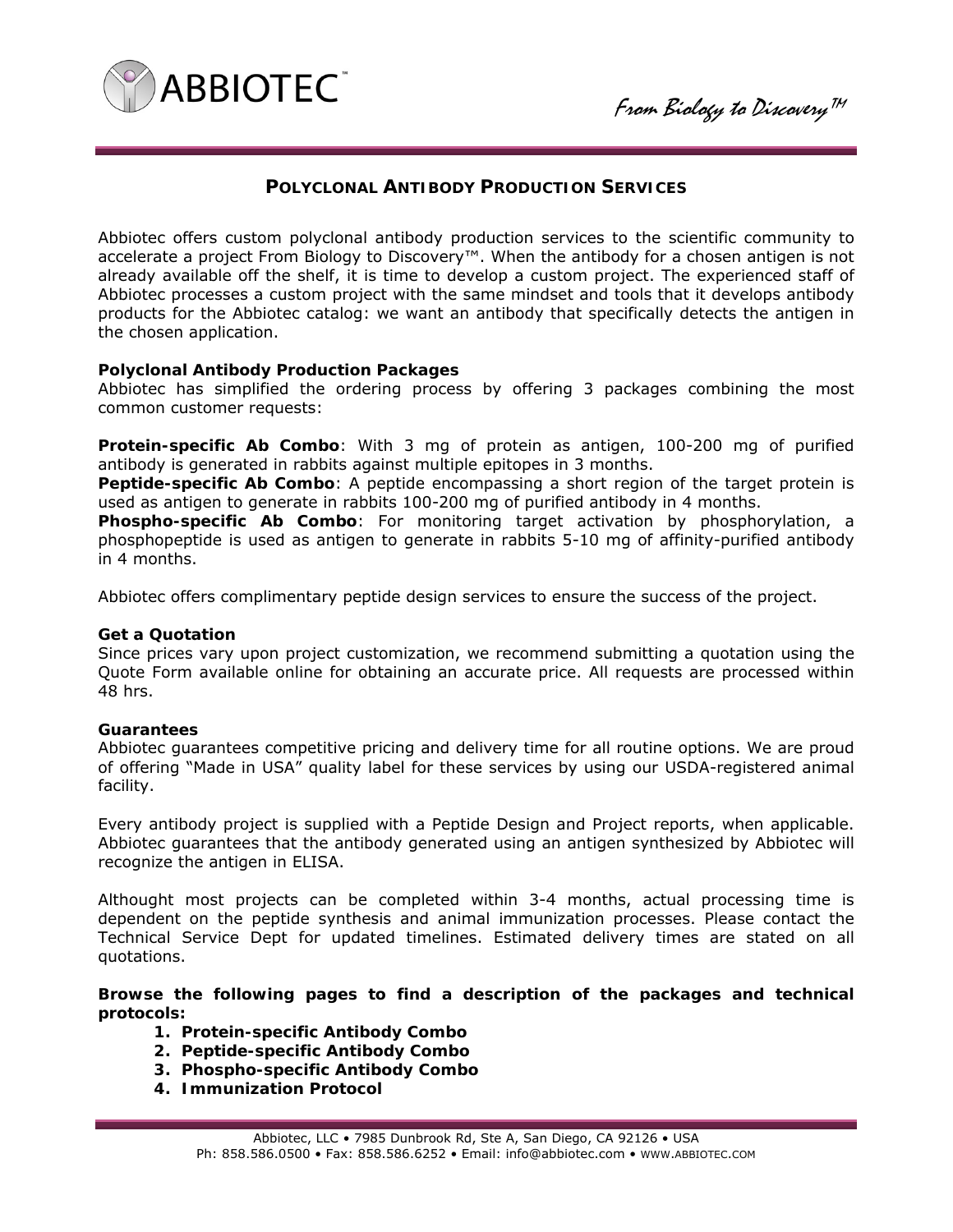

# **1. Protein-specific Antibody Combo (Cat. No. 100100)**

| Protocol                                                                     | <b>Description</b>                                                                                                                                  | <b>Time</b>   | Price      |
|------------------------------------------------------------------------------|-----------------------------------------------------------------------------------------------------------------------------------------------------|---------------|------------|
| Immunization and Antisera<br><b>Production</b><br>Cat. No. 100120            | Two rabbits are immunized with protein<br>90-day immunization protocol<br>Pre-bleed (5 ml) and four bleeds (25 ml) from<br>each rabbit<br>Optional: | $12-13$ weeks | \$600.00   |
| Additional bleed collection<br>Cat. No. 100125                               | Extended immunization and bleed collection (25)<br>ml) from each rabbit                                                                             | 2 weeks       | \$100.00   |
| <b>Serum Titration</b><br>Cat. No. 100130                                    | Serum is tested by ELISA before bleeding. Final<br>bleed is collected if titer $> 1:8,000$                                                          | 1 day         | \$100.00   |
| <b>Antibody Purification using:</b><br>Protein-A Affinity<br>Cat. No. 100150 | Rabbit IgG are purified from antiserum using<br>Protein-A affinity chromatography with yield up to                                                  | 1 week        | \$300.00   |
|                                                                              | 100 mg from each rabbit<br>Optional:                                                                                                                |               | \$200.00   |
| Ammonium Sulfate Precipitation<br>Cat. No. 100140                            | Ig fraction is purified from antiserum using<br>saturated ammonium sulfate with yield up to 500<br>mg                                               |               | \$500.00   |
| Antigen Affinity<br>Cat. No. 100160                                          | Antigen-specific IgG are purified from antiserum<br>using antigen affinity chromatography with yield<br>up to 10 mg                                 |               |            |
| <b>Protein-Specific Ab Combo</b>                                             | Includes Cat. No. 100120, 100130, 100150                                                                                                            | 13-14 weeks   | \$1,000.00 |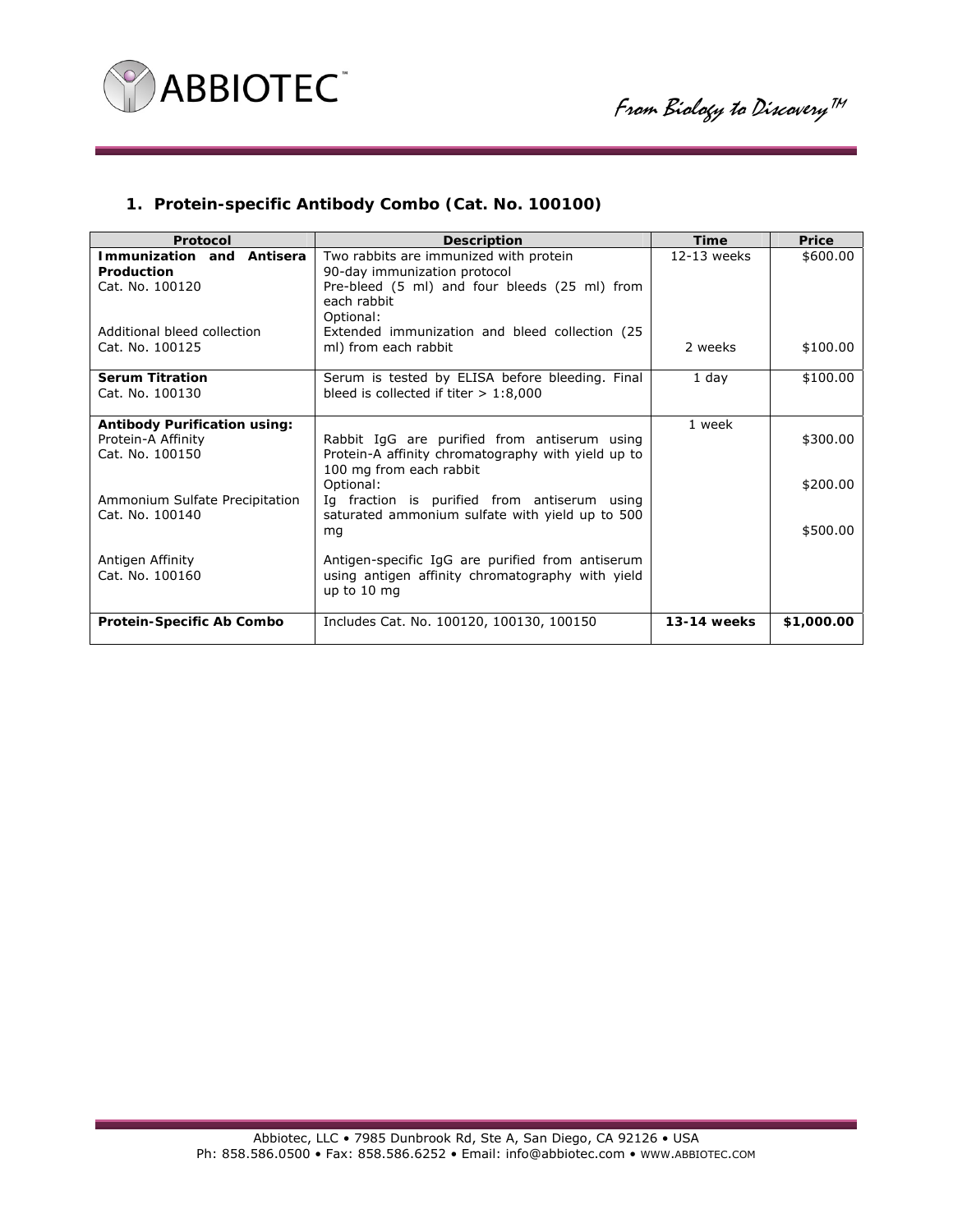

## **2. Peptide-specific Antibody Combo (Cat. No. 100200)**

| Protocol                                                                     | <b>Description</b>                                                                                                                                                | <b>Time</b> | Price                |
|------------------------------------------------------------------------------|-------------------------------------------------------------------------------------------------------------------------------------------------------------------|-------------|----------------------|
| <b>Peptide Synthesis</b><br>Cat. No. 100210                                  | Custom peptide synthesis up to 20 residue (20<br>mg) and HPLC purification (purity >70%)                                                                          | 2-3 weeks   | \$300.00             |
| Cat. No. 100220                                                              | Optional:<br>Custom peptide synthesis up to 20 residue (20<br>mg) and HPLC purification (purity >90%)                                                             |             | \$500.00             |
| Peptide-Carrier<br>Bioconjugation<br>Cat. No. 100110                         | Peptide conjugation to KLH and BSA carrier<br>proteins for immunization and titration                                                                             | 1 week      | \$200.00             |
| Immunization and Antisera<br>Production<br>Cat. No. 100120                   | Two rabbits are immunized with conjugated<br>peptide<br>90-day immunization protocol<br>Pre-bleed (5 ml) and four bleeds (25 ml) from<br>each rabbit<br>Optional: | 12-13 weeks | \$600.00             |
| Additional bleed collection<br>Cat. No. 100125                               | Extended immunization and bleed collection (25<br>ml) from each rabbit                                                                                            | 2 weeks     | \$100.00             |
| <b>Serum Titration</b><br>Cat. No. 100130                                    | Serum is tested by ELISA before bleeding. Final<br>bleed is collected if titer $> 1:8,000$                                                                        | 1 day       | \$100.00             |
| <b>Antibody Purification using:</b><br>Protein-A Affinity<br>Cat. No. 100150 | Rabbit IgG are purified from antiserum using<br>Protein-A affinity chromatography with yield up to<br>100 mg from each rabbit                                     | 1 week      | \$300.00             |
| Ammonium Sulfate Precipitation<br>Cat. No. 100140                            | Optional:<br>Iq fraction is purified from antiserum using<br>saturated ammonium sulfate with yield up to 500<br>mg                                                |             | \$200.00<br>\$500.00 |
| Antigen Affinity<br>Cat. No. 100160                                          | Antigen-specific IgG are purified from antiserum<br>using antigen affinity chromatography with yield<br>up to 10 mg                                               |             |                      |
| Peptide-Specific Ab Combo                                                    | Includes Cat. No. 100210, 100110, 100120,<br>100130, 100150                                                                                                       | 16-18 weeks | \$1,500.00           |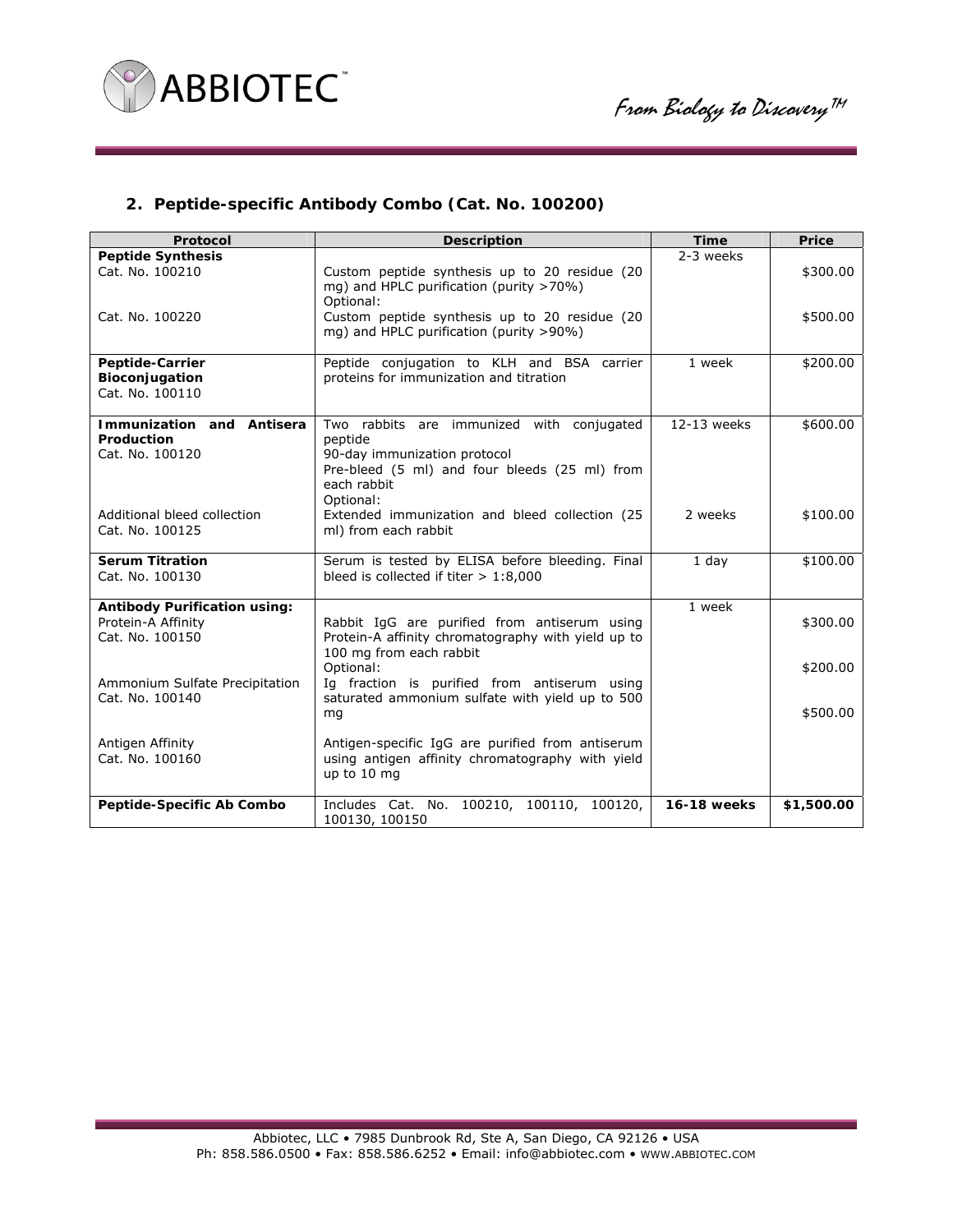

## **3. Phospho-specific Antibody Combo (Cat. No. 100300)**

| Protocol                                                                                 | <b>Description</b>                                                                                                                                                               | <b>Time</b>        | Price      |
|------------------------------------------------------------------------------------------|----------------------------------------------------------------------------------------------------------------------------------------------------------------------------------|--------------------|------------|
| <b>Peptide Synthesis</b><br>Cat. No. 100310                                              | Custom phosphopeptide synthesis up to 15<br>residue (20 mg) and HPLC purification (purity<br>$>90\%$                                                                             | 2-3 weeks          | \$800.00   |
| Cat. No. 100210                                                                          | Custom peptide synthesis up to 15 residue (20)<br>mg) and HPLC purification (purity >70%)                                                                                        |                    | \$300.00   |
| Peptide-Carrier<br>Bioconjugation<br>Cat. No. 100110                                     | Phosphopeptide conjugation to KLH and BSA<br>carrier proteins for immunization and titration                                                                                     | 1 week             | \$200.00   |
| Immunization and Antisera<br><b>Production</b><br>Cat. No. 100120                        | Two rabbits are<br>with<br>immunized<br>conjugated<br>phosphopeptide<br>90-day immunization protocol<br>Pre-bleed (5 ml) and four bleed (25 ml) from each<br>rabbit<br>Optional: | 12-13 weeks        | \$600.00   |
| Additional bleed collection<br>Cat. No. 100125                                           | Extended immunization and bleed collection (25<br>ml) from each rabbit                                                                                                           | 2 weeks            | \$100.00   |
| <b>Serum Titration</b><br>Cat. No. 100130                                                | Serum is tested by ELISA before bleeding. Final<br>bleed is collected if titer $> 1:8,000$                                                                                       | $1$ day            | \$100.00   |
| <b>Antibody Purification using:</b><br>2-Step Phosphopeptide Affinity<br>Cat. No. 100320 | Antigen-specific IgG are purified from antiserum<br>using antigen affinity chromatography with yield<br>up to 10 mg                                                              | 1 week             | \$1,000.00 |
| Phospho-Specific Ab Combo                                                                | Includes Cat. No. 100210, 100310,<br>100110,<br>100120, 100130, 100320                                                                                                           | <b>16-18 weeks</b> | \$3,000.00 |